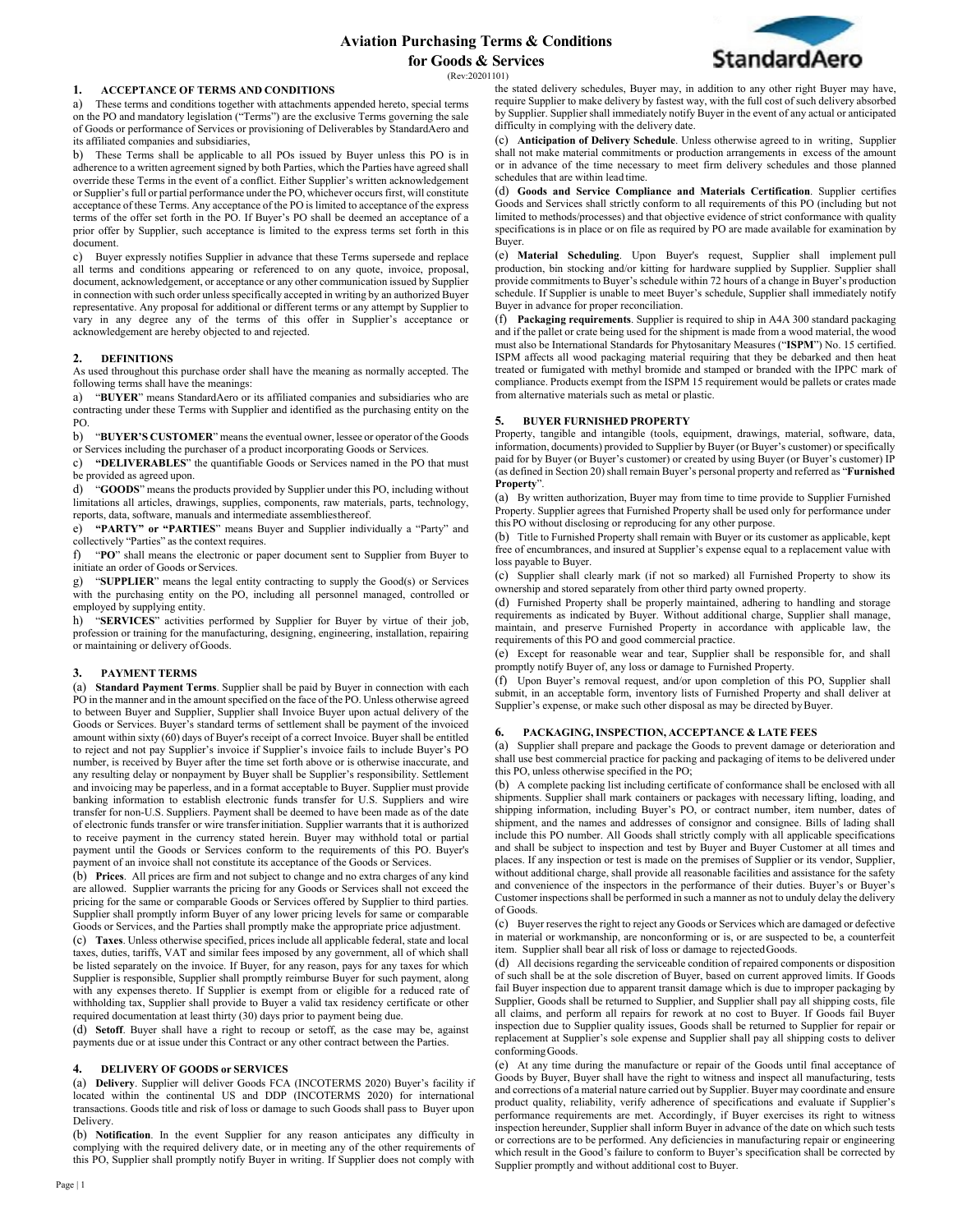

(Rev:20201101)

(f) Buyer's approval of Supplier drawings, procedures, and or manuals, furnished by Supplier shall in no way change Supplier's obligation to deliver Goods in accordance with the requirements and specifications referenced in the PO, applicable laws and regulations, including, but not limited to FAA regulations.

(g) Buyer's failure to inspect the Goods shall neither relieve Supplier from responsibility for such Goods which are not in accordance with the PO requirements and specification nor impose liabilities on Buyer therefor. The inspection or test of any Goods by Buyer shall not relieve Supplier from any responsibility regarding defects or other failures to meet PO requirements and specifications, which may be discovered subsequently.

(h) Buyer may, at its sole discretion, reject all or any part of Goods not conforming to the requirements/specifications stated in this PO. ANY NON-CONFORMING GOODS REJECTED AND BE CONSIDERED AS 'NOT DELIVERED'.

(i) Supplier will be notified in writing as soon as possible shall it fail to meet any of the above-mentioned requirements.

(j) **Late Delivery Fees**: If Supplier fails to have the Goods delivered in the time period stated in the PO or proposal, Buyer has the option to enforce the following late fees: 2% of invoice price after 14 days, 5% after 30 days, 9% after 45 days and 15% of final invoice price after 60 days.

### **7. AUDIT, RECORDS AND RIGHT OFENTRY**

(a) Buyer shall have the right to conduct audits of Supplier's records for a period of up to twenty-four (24) months subsequent to the effective date of termination or cancellation of this PO.

(b) Unless a longer period is specified in this PO or by law or regulation, Supplier shall retain all records related to this PO for three (3) years from the date of final payment received by Supplier or according to the applicable customer or regulatory requirements, whichever is longest. Records related to this PO include, but are not limited to, financial data, proposals, procurements, specifications, production, inspection, test, quality, shipping and export, certification records and Buyer's change approval as required. At no additional cost, Supplier shall make available within 72 hours of request and provide access to such records to Buyer, Buyer's customer and US Government representative.

(c) Buyer (and Buyer representatives, Buyer's Customer, US Government and regulatory agencies) shall have the right of entry, upon at least twenty- four (24) hours advance (written, electronic or telephonic) notice to Supplier and at Buyer's own expense, to inspect Supplier's facilities, their sub tiers, and any other location or facility operated by Supplier in connection with its obligations and duties under this PO in order to ensure Supplier's compliance with such obligations and duties.

(d) Should such inspection Supplier's facilities, their sub tiers, and any other location or facility operated by Supplier in connection with its obligations and duties under this PO not meet approval or yields non-conforming results, Supplier, shall be notified in writing and depending on the severity, Buyer may provide a cure period or terminate all or part of this PO.

### **8. RESPRESENTATIONS AND WARRANTIES**

(a) Supplier represents and ensures that any of Supplier's employee performing Goods and Services under this PO:<br>1. has power, author

- has power, authority, rights and licenses to enter into this PO and to provide the Goods, Services and Deliverables.
- 2. shall use all commercially reasonable efforts to fulfill Supplier's obligations under this PO, and knows that *time is of theessence*.
- 3. that all delivered Services and Goods meet the approved quality requirements/policy.
- 4. warrants all Goods, Services, and Deliverables shall be provided to Buyer free from any claims of any nature, including, without limitation, defects in title, and free of all liens, claims, or encumbrances.
- 5. Support product safety by ensuring robust management of special requirements, critical items and key characteristics. If there are concerns with respect to product safety, Supplier shall communicate them to Buyer. If there is a concern at Supplier's premises with respect to safety during the manufacture of the product, Supplier will notify its own employees of the concern and whenever possible, mitigate the concern.
- that employees and personnel working on its behalf are aware of: Their contribution to product or service conformity • Their contribution to product safety • The importance of ethical behavior.
- 7. that all persons, whether employees, agents, subcontractors, or anyone acting for or on behalf of Supplier, are lawfully permitted, properly licensed, certified or accredited as required by applicable law and are suitably skilled, experienced and qualified to perform the Services.
- that its directors, agents, representatives, contractors and subcontractors and any other person acting on its behalf willnot:
	- i. offer, give or agree to give or receive, request or accept any financial or other advantage of any kind as an inducement or reward for doing or not doing any improper act or for the improper performance of any function associated with the order or the Goods or Services; nor
	- act in any way which would constitute an offence by Supplier or would cause Buyer to commit an offence under any anti-bribery legislation;

(b) If Supplier breaches any of the above warranties, Buyer shall be entitled to terminate the PO by written notice with immediate effect. Any termination shall be without prejudice to the accrued rights of Buyer.

(c) Supplier shall indemnify and hold harmless Buyer from any loss, damage and expense, including all legal fees, incurred or sustained by Buyer which is caused by or arises as a result of a breach of any of these warranties.

### **9. QUALITY STANDARDS**

The status and quality of Supplier's performance of Services for Buyer under this PO is

contingent upon Seller's acknowledgement and adherence of the following requirements: (a) Supplier shall have or promptly implement and maintain for approval a quality control system certified to an industry recognized Quality Standard acceptable to Buyer for the Goods being provided. Such quality program shall be provided to Supplier's employees and required of its sub-tier contractors. When so requested Supplier shall submit to Buyer, for Buyer's approval, the quality program management system and all documentation, including Supplier's procedures, instructions, practices, processes and other related documents. Supplier will have the continuing obligation to immediately notify Buyer of change or deviation from Supplier's approved quality program and to notify Buyer of any Goods or Services delivered during the period of such change or deviation.

(b) Buyer, Buyer's Customer and its higher-level contractors, including government agencies, will have the right to inspect Supplier and Supplier's lower-tier subcontractor's PO activities including design, test and failure reviews, manufacturing facilities, processes, inspection systems, quality assurance systems, data, and equipment as may be related to the Goods or Services furnished hereunder.

(c) Upon request, Supplier shall, where applicable, submit test specimens (e.g., production method, number, storage conditions) for design approval, inspection, investigation or auditing.

(d) Supplier shall prevent the use of unapproved parts, sub-tier contractors, processes, facilities, drawings, procedures and practices unless expressly stipulated as being excepted. (e) Supplier shall ensure the use of customer-designated or approved external providers, including process sources (i.e. special processes) if applicable.

(f) Supplier must notify, submit and obtain Buyer's prior approval for any change to designs, components, materials, processes, or other items including but not limited to lowertier subcontractors, manufacturing/servicing locations, product configuration, including engineering design and fabrication processes for Goods, approval shall not be unreasonably withheld. Such approvals shall in no way relieve Supplier of the responsibility for any error or deficiency which may exist in the submitted design, component materials, processes, or other item, and Supplier shall be responsible for meeting all the requirements.

(g) Supplier shall notify Buyer in writing within twenty-four (24) hours of the discovery of nonconforming processes, products or defect in the Goods or Services being provided. Buyer shall provide disposition instructions once the written notice of discovery is submitted by Supplier.

(h) Supplier shall ensure that all of its subcontractors are informed and provided with all applicable requirements, specifications and standards required by Buyer, Buyer's Customer or regulatory authorities, with respect to the Goods or Services furnished.

#### **10. CHANGES**

Buyer reserves the right at any time without notice to the sureties, to make changes or modifications in the Goods covered by this PO. Buyer will issue such change in writing ("Change Order"). Any increase or decrease in price or time for performance resulting from such Change Order shall be equitably adjusted and the PO shall be modified in writing accordingly. Supplier must assert its right to an adjustment under this provision in writing, delivered to Buyer's contracting representative within fifteen (15) days from Supplier's receipt of the Change Order. Failure to agree on the adjustment shall be deemed a dispute hereunder and such dispute will not excuse Supplier from continuing performance as changed.

### **11. STOP GOODS ORDER**

Buyer may at any time and by written order to Supplier require Supplier to stop all, or any part of, the Goods being provided hereunder for a period not to exceed ninety (90) days ("Stop Goods Order"). Upon receipt of the Stop Goods Order Supplier will immediately comply with the terms of the Stop Good Order and will take all reasonable steps to minimize the incurrence of costs allocable to the Goods covered by the Stop Goods Order. Within the ninety-day period, Buyer will either (i) cancel the Stop Goods Order; or (ii) terminate the Goods covered as provided in the Termination provisions of this PO. If the Stop Goods Order is canceled or the ninety-day period expires, Supplier shall resume Goods and an equitable adjustment as to cost and/or schedule shall be made in accordance with the Changes provision.

### **12. WARRANTY**

Supplier shall warrant all Deliverables against defects in performance for a period of one (1) year or Supplier's standard warranty, whichever is longer, following delivery unless stated otherwise in the documents accompanying these Terms.

- **SERVICES** If this subcontract includes the provision of Services, Supplier warrants that it has and will maintain sufficient trained personnel to promptly and efficiently execute Services contemplated under this PO. Supplier further warrants that the services shall be performed to at least the standard of performance reasonably expected of similar service providers in Buyer's geographic region. In the event of a service defect, Supplier shall, at Buyer's discretion, repair or re-perform the defective services at no cost to Buyer.
- GOODS Supplier shall furnish to Buyer, Supplier's service guarantee applicable to the Goods and upon Buyer's request, assign all third party warranties without recourse. Supplier warrants that all Goods furnished pursuant to this PO shall strictly conform to applicable specifications, drawings, samples, descriptions, and other requirements of this PO, and be free from defects in design, material, and workmanship. This warranty shall begin upon final acceptance. If Buyer identifies a defect or warranty problem during the warranty period, Buyer will promptly notify Supplier of such problem and return nonconforming Goods at Supplier's expense. At Buyer's option, Supplier shall promptly repair or replace Goods. If repair or replacement of Goods is not timely, Buyer may elect to return, repair, replace, or re-procure the non-conforming Goods at Supplier's expense. All warranties shall extend to Buyer and Buyer' Customers.
- Claims Buyer shall make a warranty claim within the warranty period. Supplier shall be responsible to reimburse Buyer for any and all costs associated with defects, including but not limited to inspection; sorting; storage; testing; transportation of defective parts and replacement parts between Buyer, Supplier and Buyer's Customers;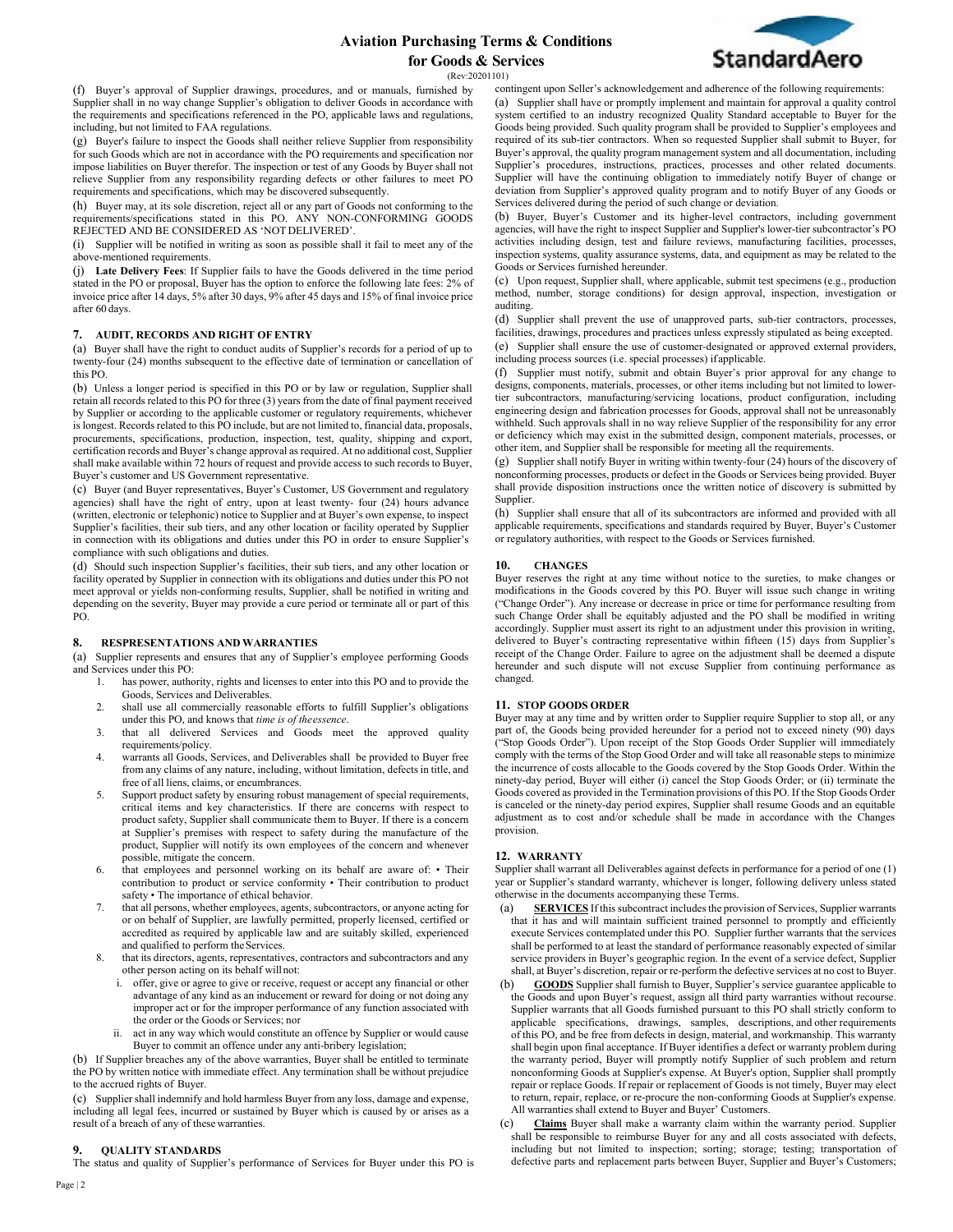**StandardAero** 

(Rev:20201101)

any costs of recalls, reworking, fines; penalties; fees assessed by Buyer's Customer or other costs associated with the shipment, release, use, assembly, or rework of defective products from Supplier.

# **13. SECURITY AND CRISIS MANAGEMENT**

(a) Supplier agrees to take all reasonable precautions to assure that the purchase of Goods or the performance of Services carried on hereunder shall be protected against (IP) theft, destruction, or unauthorized disclosure. Supplier shall have and comply with a company security and crisis management policy. Upon Buyer's request, Supplier shall provide Buyer a copy thereof. Supplier shall revise and maintain the policy proactively, and as may be requested by Buyer, in anticipation of security and crisis risks relevant to Buyer's business. (b) Buyer reserves the right to inspect Supplier's policy and to conduct on-site audits of Supplier's facility and practices to determine whether Supplier's policy and Supplier's implementation of the policy are reasonably sufficient to protect Buyer's interests. If Buyer reasonably determines that Supplier's policy and/or policy implementation is/are insufficient to protect Buyer's property and interests, Buyer may give Supplier notice of such determination. Upon receiving such notice, Supplier shall have forty-five (45) days thereafter to make the policy changes and take the implementation actions reasonably requested by Buyer. Supplier's failure to take such actions shall give Buyer the right to terminate this purchase order immediately without further compensation toSupplier.

# **14. WORK ON BUYER'S AND THIRD PARTYPREMISES**

(a) "Premises" as used in this clause means premises of Buyer, Buyer's Customer, or third parties where Services are being performed.

(b) Supplier shall ensure that Supplier personnel working on Premises comply with any on-premises policies and: (i) not bring weapons of any kind onto Premises; (ii) not manufacture, sell, distribute, possess, use or be under the influence of controlled substances or alcoholic beverages while on Premises; (iii) not possess hazardous materials of any kind on Premises without Buyer's authorization; (iv) remain in authorized areas only; (v) not conduct any non-Buyer related business activities (such as interviews, hiring, dismissals or personal solicitations) on Premises, (vi) not send or receive non-Buyer related mail through Buyer's or third party's mail systems; (vii) not sell, advertise or market any products or memberships, distribute printed, written or graphic materials on Premises without Buyer's written permission or as permitted by law; and (viii) follow instruction from Buyer in the event of an actual or imminent safety or environmental hazard on Premises.

(c) All persons, property, and vehicles entering or leaving Premises are subject to search.<br>(d)

Supplier shall promptly notify Buyer and provide a report of any accidents or security incidents involving loss of or misuse or damage to Buyer, Buyer Customer, or third party intellectual or physical assets, and all physical altercations, assaults, or harassment.

(e) Prior to entry on Premises, Supplier shall coordinate with Buyer to gain access. Supplier shall provide information reasonably required by Buyer to ensure proper identification of personnel, including, but not limited to verification of citizenship, lawful permanent resident status, protected individual or other status. (2) Supplier personnel requiring unescorted access to Premises shall, prior to entry, be screened by Supplier at no charge to Buyer through the Buyer Contractor Screen Program, or otherwise screened by Supplier in a manner satisfactory to Buyer.

(f) Supplier shall ensure that Supplier personnel: (i) do not remove Buyer, Buyer Customer, or third party assets from Premises without Buyer authorization; (ii) use Buyer, Buyer Customer, or third party assets only for purposes of this PO; (iii) only connect with, interact with or use computer resources, networks, programs, tools or routines authorized by Buyer; and (iv) do not share or disclose user identifiers, passwords, cipher keys or computer dial port telephone numbers. Buyer may periodically audit Supplier's data residing on Buyer, Buyer Customer, or third party assets on Premises.

(g) Buyer may, at its sole discretion, have Supplier remove any specified employee of Supplier from Premises and require that such employee not be reassigned to any Premises under this PO.

(h) Violation of this section may result in termination of this PO in addition to any other remedy available to Buyer at law or in equity. Supplier shall reimburse Buyer, Buyer Customer, or third party for any unauthorized use of Buyer, Buyer Customer, or third party assets.

(i) Supplier shall advise Buyer Procurement Representative of any unauthorized direction or course of conduct.

(j) Supplier shall immediately report to Buyer all emergencies (e.g., medical, fire, spills or release of any hazardous material) and non-emergency incidents (e.g., job- related injuries or illnesses) affecting the Work. Supplier shall provide Buyer with a copy of any reports of such incidents Supplier makes to governmental authorities

# **15. COUNTERFEIT GOODS AND COUNTERFEIT ELECTRONIC PARTS**

(k) Definitions: The following definitions apply to this Section:<br>1. "Counterfeit electronic part" means an unlawful or unar-

- 1. "Counterfeit electronic part" means an unlawful or unauthorized reproduction, substitution, or alteration that has been knowingly mismarked, misidentified, or otherwise misrepresented to be an authentic, unmodified electronic part from the original manufacturer, or a source with the express written authority of the original manufacturer or current design activity, including an authorized aftermarket manufacturer. Unlawful or unauthorized substitution includes used electronic parts represented as new, or the false identification of grade, serial number, lot number, date code, or performance characteristics.
- 2. "Counterfeit Goods" means Goods, including any Counterfeit Electronic Parts, that is or contains unlawful or unauthorized reproductions, substitutions, or alterations that have been knowingly mismarked, misidentified, or otherwise misrepresented to be an authentic, unmodified part from the original manufacturer, or a source with the express written authority of the original manufacturer or current design activity, including an authorized aftermarket manufacturer. Unlawful or unauthorized substitution includes used Goods represented as new, or the false identification of

grade, serial number, lot number, date code, or performance characteristics.

- 3. "Electronic part" means an integrated circuit, a discrete electronic component (including, but not limited to, a transistor, capacitor, resistor, or diode), or a circuit assembly.
- 4. "Suspect Counterfeit Electronic Part of Goods" means Electronic Parts or Goods for which credible evidence (including, but not limited to, visual inspection or testing) provides reasonable doubt that the part isauthentic.
- 5. "Obsolete item" means any part, component, sub-component or other deliverable hereunder, that is no longer in production by the OCM/OEM or an aftermarket manufacturer that has been provided express written authorization from the current design activity or original manufacturer.

(l) Supplier shall not deliver Counterfeit Goods, Counterfeit Electronic Parts, or Suspect Counterfeit Goods to Buyer under thisContract.

(m) Supplier shall only purchase products to be delivered or incorporated as Goods to Buyer directly from the Original Component Manufacturer (OCM)/Original Equipment Manufacturer (OEM), or through an OCM/OEM authorized distributor chain or other source with the express written authority of the OCM/OEM. Supplier may only use another source if (i) the foregoing sources are unavailable, (ii) Supplier's inspection and other counterfeit detection and avoidance risk mitigation processes will be employed to ensure the authenticity of the Goods, and (iii) Supplier obtains the advance written approval ofBuyer.

(n) Supplier shall establish and maintain an acceptable counterfeit goods and electronic parts detection and avoidance system in accordance with industry recognized standards and with any other specific requirements identified in this PO. If the Goods or Electronic Parts being delivered to Buyer are in relations to a US government contract, the system in place must conform to the requirements stipulated in DFARS 252.246-7007 and 252.246-7008.

(o) Supplier shall immediately notify Buyer with the pertinent facts if Supplier becomes aware that it has delivered Counterfeit Goods, Counterfeit Electronic Parts, or Suspect Counterfeit Goods. When requested by Buyer, Supplier shall provide OCM/OEM documentation that authenticates traceability of the affected items to the applicable OCM/OEM. Supplier, at its expense, shall provide reasonable cooperation to Buyer in conducting any investigation regarding the delivery of Counterfeit Goods, Counterfeit Electronic Parts, or Suspect Counterfeit Goods under this PO.

(p) This Article applies in addition to, and is not altered, changed, or superseded by any quality provision, specification, statement of Good, regulatory flowdown, or other provision included in this PO addressing the authenticity of Goods.

(q) In the event that Goods or Electronic Parts delivered under this PO constitutes or includes Counterfeit Goods, Supplier will, at its sole expense, promptly replace such Counterfeit Goods with genuine Goods or Electronic Parts conforming to the requirements of this PO. Notwithstanding any other provision in this PO, Supplier shall be liable for all costs relating to the remediation of Counterfeit Goods, including without limitation BUYER's costs of removing Counterfeit Goods of installing replacement Goods and of any testing necessitated by the reinstallation of Goods after Counterfeit Goods has been exchanged. The remedies contained in this paragraph are in addition to any remedies Buyer may have at law, equity or under other provisions of this PO.

(r) Supplier shall include paragraphs (a) through (f) and this paragraph (h) of this Article or equivalent provisions in lower tier subcontracts for the delivery of items that will be included in or furnished as Goods to Buyer.

# **16. CONFLICT MINERALS AND SPECIALTY METALS**

(a) Supplier will not supply Goods that contain Conflict Minerals. "Conflict Minerals" is defined as tin, tantalum, tungsten and gold (the Conflict Minerals or 3TG) originating in the Democratic Republic of the Congo (DRC)and the adjoining countries of Angola, Burundi, the Central African Republic, the Republic of the Congo, Rwanda, South Sudan, Tanzania, Uganda and Zambia (the Covered Countries).

(b) If an order placed by StandardAero is related to a government contract, all specialty metals incorporated in items delivered under the PO shall be melted or produced in the United States, its outlying areas, or a qualifying country unless prior written consent is indicated by StandardAero on its purchase order. Government Orders will be indicated on the request for quote, proposal or purchase order by the references to U.S. government flow downs. For purposes of this clause, "Specialty Metals" shall mean: (i) Steel with a maximum alloy content exceeding one or more of the following limits: manganese, 1.65 percent; silicon, 0.60 percent; or copper, 0.60 percent; or containing more than 0.25 percent of any of the following elements: aluminum, chromium, cobalt, molybdenum, nickel, niobium (columbium), titanium, tungsten, or vanadium; (ii) Metal alloys consisting of Nickel or ironnickel alloys that contain a total of alloying metals other than nickel and iron in excess of 10 percent; or Cobalt alloys that contain a total of alloying metals other than cobalt and iron in excess of 10 percent; (iii) Titanium and titanium alloys or (iv) Zirconium and zirconium alloys. "Steel" means an iron alloy that includes between .02 and 2 percent carbon and may include other elements.

(c) If Supplier has reason to believe its Goods contain Conflict Minerals or Specialty Metals which do not conform to the specification listed in Clause (6b), Supplier will immediately notify Buyer in writing providing a description of the Goods containing or believed to contain Conflict Minerals, date of supply, lot codes, part or serial numbers or other identifying characteristics and all other relevant information necessary to identify when and where the Goods were provided, type of mineral and the believed country of origin of the Conflict Mineral. In addition, Supplier will have internal process and procedures that determine if their products contain Conflict Minerals and if so, implement supply chain due diligence processes to identify sources of these minerals and support efforts to eradicate the use of Conflict Minerals, which directly or indirectly finance or benefit armed groups in the Covered Countries.

# **17. INSURANCE**

Supplier shall provide, pay for, and maintain in full force and effect those insurance outlined here (if applicable) for coverages at not less than the prescribed minimum limits of liability, covering Supplier's activities, those of any and all subcontractors, or anyone directly or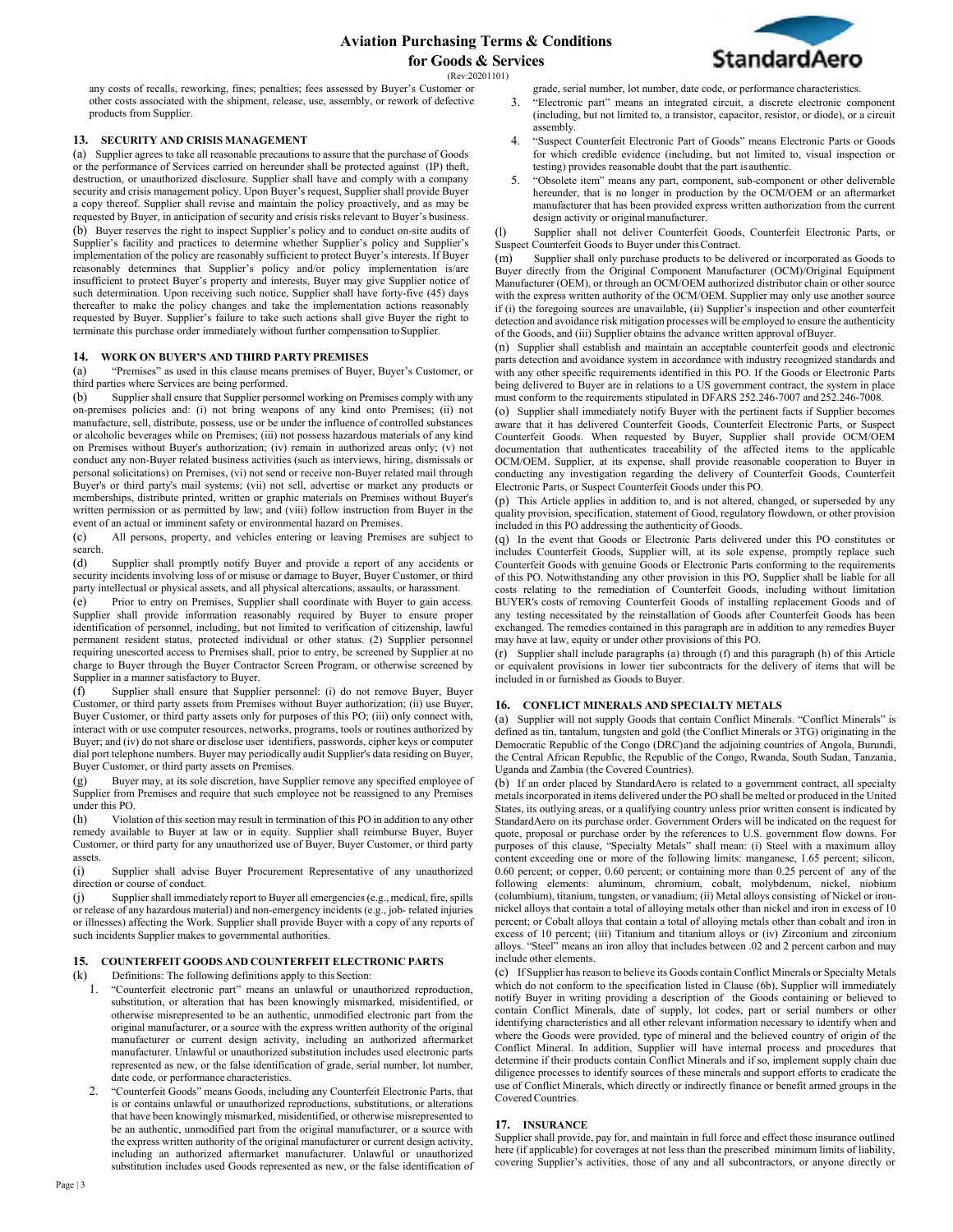

(Rev:20201101)

indirectly employed by any of them, or by anyone for whose acts any of them may be liable.

**Aviation Liability** including Premises, Products, Completed Operations and Contractual Liability in an amount of not less than \$50,000,000 per occurrence/annual aggregate for products/completed operations.

|                                                       | \$1,000,000 each occurrence                                              |
|-------------------------------------------------------|--------------------------------------------------------------------------|
| Commercial<br>General Liability:                      | \$2,000,000 general aggregate with dedicated limits per project<br>site. |
|                                                       | \$2,000,000 products and completed operations aggregate                  |
| Automobile<br>Liability:<br>Workers'<br>Compensation: | \$1,000,000 combined single limit each accident                          |
|                                                       | <b>Statutory Limit</b>                                                   |
| Employer's<br>Liability:                              | \$1,000,000 bodily injury for each accident                              |
| Umbrella/Excess<br>Liability:                         | \$5,000,000 combined single limit and<br>annual aggregate                |
| Contractor's<br>Pollution Liability:                  | \$5,000,000 each occurrence and annual aggregate                         |
| Professional<br>Liability:                            | \$1,000,000 each claim and annual aggregate                              |

Upon Buyer's request Supplier will provide to Buyer a certificate of insurance naming Buyer as additional insured and certifying that at least the minimum coverages required here are in effect and specifying that the liability coverages are written on an occurrence form and that the coverages will not be canceled, non-renewed, or materially changed by endorsement or though issuance of other policy(ies) of insurance without 60 days advance written notice to Buyer. All coverages required of Supplier will be primary over any insurance or selfinsurance program carried by Buyer and shall include a waiver of subrogation. Failure of Buyer to demand such certificate will not be construed as a waiver of Supplier's obligation to maintain such insurance.

### **18. INDEMNIFICATION**

Supplier shall defend, indemnify and hold harmless Buyer and all of its directors, officers, employees, agents and representatives from and against all claims, losses, damages, attorney's fees, actions, liability, demands, judgments, costs and expenses arising from Supplier's and its subcontractors', negligence or willful misconduct in performance of its obligations under this PO. Buyer shall not enter into any settlement agreement that contains any admission of liability on the part of Supplier. **Patent Indemnity.** Supplier shall indemnify and save Buyer and Buyer's Customers harmless, in exercising the rights and licenses provided herein, from and against any expense or liability, including costs, fees and damages, arising out of any claim, suit or proceeding that the manufacture or furnishing of Goods under this PO, or the use of such Goods (without modification or further combination) or sales of such Goods constitutes infringement of any patent, trade secret or copyright or other proprietary rights of any third party. If an injunction should issue, Supplier shall procure for Buyer and Buyer's Customers the rights to continue using said Goods, or modify them in a manner acceptable to Buyer so they become non-infringing, or with the written approval of Buyer, remove said Goods and refund the purchase price.

### **19. TERMINATION**

(a) **Convenience**. Buyer shall have the right, at any time, upon written notice to Supplier, to terminate all or any portion of the Goods or Services ordered under this PO. Upon receipt of notice to terminate, Supplier shall cease all production and provision of Goods or Service. Supplier shall submit an itemized list of completed or partially completed Services or Goods up to the date of termination. Buyer shall reimburse Supplier for Goods completed up to the effective date of termination. Notwithstanding anything to the contrary in the Terms, Buyer will not be liable to Supplier for any costs or damages whatsoever for termination for convenience with respect to a particular aircraft program of any Buyer's Customers, if termination is due to the cancellation, in whole or part, of such aircraft program by Buyer's immediate customer(s) or Buyer's ultimate customers or bankruptcy or insolvency of such customers.

(b) **Default**. Buyer may by written notice of default to Supplier (a) terminate the whole or any part of any order in any one of the following circumstances: (i) if Supplier fails to perform or deliver the Goods within the time specified in the PO or any extension Buyer grants thereof; or (ii) if Supplier fails to perform any of the other provisions of any PO, or so fails to make progress as to endanger performance of any PO in accordance with its terms, and in either of these two circumstances does not cure such failure within a period of fifteen (15) calendar days after receipt of Buyer's notice or such longer period as Buyer may authorize in writing; and (b) upon such termination Buyer may procure, Goods similar to those terminated, in which case Supplier shall be liable for all cost of cover incurred by Buyer. In the event of partial termination, Supplier shall continue performance of such PO to the extent not terminated. As an alternate remedy, and in lieu of termination for default, Buyer, at its sole discretion may elect to (1) extend the schedule; and/or (2) waive deficiencies in Supplier's performance, in which case an equitable reduction in the PO price shall be negotiated. In the event Supplier for any reason anticipates difficulty in complying with the required schedule, or in meeting any of the other requirements of any PO, Supplier shall promptly notify Buyer in writing. The rights and remedies of Buyer provided in this Article shall not be exclusive and are in addition to any other rights and remedies provided by law or under any Buyer PO. In the event, Buyer wrongfully terminates this PO for default, in whole or in part, such termination becomes a termination for convenience under this Article.

### **20. INTELLECTUAL PROPERTY**

For the purposes of this clause, **"Intellectual Property" or "IP"** means the inventions, data, goods, software, drawings, schematics, designs, prints, reports, technical information, discoveries, patents, specifications, trade secrets, trademarks, ideas, improvements, processes, copyrights, expertise or information of a similar nature without limitation.

Except as mutually agreed upon in writing, Buyer shall retain control and ownership of all IP owned, controlled or possessed by Buyer prior to the issuance of this PO. All IP owned by Supplier at the commencement of performance hereunder, will remain the property of Supplier.

(b)Supplier agrees that all IP (tangible and intangible), furnished to Supplier by Buyer, or any materials affixed or attached thereto, shall remain the personal property of Buyer, and, unless otherwise agreed to in writing by Buyer, shall be used by Supplier solely to provide Goods or Services toBuyer.

(c) Buyer hereby grants Supplier a limited, revocable, paid-up license to use the IP furnished to Supplier hereunder for the sole purpose of Supplier's performance under this PO. All IP shall not be used, disclosed to others or reproduced for any other purpose without the prior written consent of Buyer, provided, however, Supplier may provide Data hereunder to Supplier's contractors for the sole purpose of enabling Supplier's contractors to assist Supplier in performing this PO. This license is non-assignable, and this license is terminable with or without cause by Buyer at any time. All Data shall be deemed the proprietary property of Buyer, whether or not it is marked with any restrictive legend.

(d)Buyer proprietary property, and whenever practical each individual item thereof, shall be plainly marked or otherwise adequately identified by Supplier as being the property of Buyer or Buyer's designee, and shall be safely stored separate and apart from Supplier's property. Such property while in Supplier's custody or control shall be held at Supplier's risk and shall be insured by Supplier for replacement cost with loss payable to Buyer.

(e) If Buyer notifies Supplier that Goods ordered under this PO are patented, Supplier agrees to mark such Goods with any patent numbers or other markings designated by Buyer, including updates to such numbers ormarkings.

(f) Supplier shall, as promptly as practicable after becoming aware that any Buyer Data in its care, custody or control is lost, destroyed, damaged, defective or deficient, notify Buyer of the event or condition in writing and Supplier shall be held responsible forsame. (g) Supplier hereby grants to Buyer, and to Buyer's subcontractors and customers, in connection with the use, offer for sale, or sale of products provided to or work being performed for Buyer, an irrevocable, non-exclusive, paid-up worldwide license under any and all intellectual property (whether domestic or foreign), including patents, copyrights, industrial designs and/or mask works owned or controlled by Supplier at any time or licensed to Supplier, provided such a sublicense does not conflict with any provisions of the license to Supplier.

### **21. EXPORT COMPLIANCE**

Supplier will be the importer/exporter of record of the Goods and, unless we otherwise agree in writing, Supplier will be responsible for obtaining all necessary import/export licenses, permits and other required authorizations. All delivered items (including technical data) shall at all times be subject to all applicable import and export regulations including, without limitation, the U.S. Export Regulations, International Traffic in Arms Regulations of the U.S., and applicable U.S. Customs Regulations. Supplier will not dispose of USA-origin items furnished by Buyer (including technical data) other than in and to the country of ultimate destination specified in the PO, government license(s), and authorization(s), except as law and regulation permit.

# **22. DUTY DRAWBACK**

If Supplier is an importer of record, upon request and where applicable, Supplier will provide Buyer customs form 7543 entitled "Certificate of Delivery" properly executed.

# **23. CONFIDENTIALITY**

Supplier agrees to treat as strictly confidential all provisions of this PO and any information provided as a result of this PO including, without limitation, all financial, business and product strategy information, product specifications and designs, procedures and formulae (hereinafter referred to as "**Confidential Information**"). Confidential Information will not be disclosed to any person, corporation, or third party, other than to employees of Supplier who have a need to know for the performance of Supplier's obligation hereunder, without the prior written consent of Buyer. Supplier agrees to safeguard the Confidential Information to prevent disclosure to or use by third parties. Consent shall not be withheld in the case of disclosure required for an investigation by a governmental authority or other mandatory legal process. Supplier further agrees not to use Confidential Information to independently develop, reverse engineer or produce a product that is similar to or imitates products that are the subject of the Confidential Information, or otherwise use the Confidential Information for its own benefit or the benefit of another. Notwithstanding any document marking to the contrary, any knowledge or information that Supplier shall have disclosed or may hereafter disclose to Buyer incident to the placing and filling of any PO is not deemed confidential or proprietary information and accordingly shall be acquired free from any restriction on use or disclosure.

### **24. MISCELLANEOUS**

(a) **Amendments and Notices.** Any notice required by this PO and all amendment or waivers to this PO must be in writing and duly signed by the authorized representatives of both Parties. All notices shall be sent by registered prepaid post, by fax, or delivered personally to the binding representatives of this PO. All notices to be served hereunder must be addressed to the Party at the address listed on the PO.

(b) **Assignment.** This PO may not be assigned or transferred to any person, firm, or corporation without the express, prior written consent of the other party, which consent will